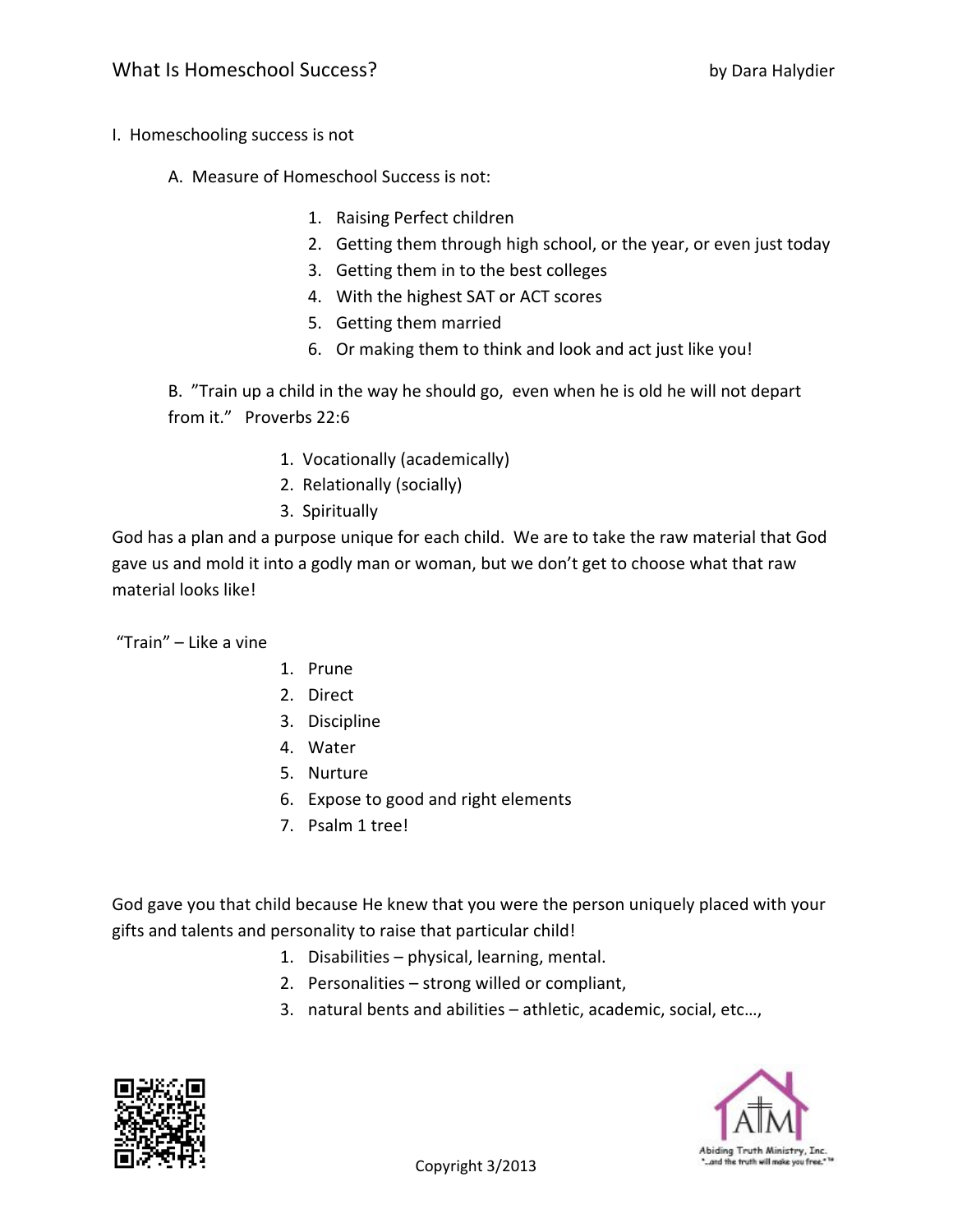Meet individual needs of each child.

- 1. Know your child
- 2. Explore life with them from their perspective
- 3. Understand your child
- 4. Guide your child embrace their uniqueness

Know that your child has a **free will**. If they go away from their relationship with God or from you, then know that you have laid a firm foundation of God's word in their lives and that God loves them more than you and that He can call them back.

- II. What Does Homeschool Success Look Like?
	- A. Obedience ( yours)
		- 1. 1 Corinthians 3:10‐15
			- a. Gold, silver, precious gems wisdom Proverbs 3:14‐15
			- b. Hay, stubble, straw self
			- c. Witnessing? Success or obedience
			- d. If child chooses differently not your failure if you were obedient!
		- 2. Excuses we Give
			- a. Not always what we want to spend our time or money on
			- b. Feelings of inadequacy
			- c. Lack of skills
			- d. Self wants own desires
			- e. Pressure from others to put kids in school, etc…

## B. Relationships

- a. With God yours and theirs
- b. With spouse I don't want a homeschooling mom, I want a wife!
- c. With parents not time to be their friend be a parent, friendship will come later
- d. With siblings Garrett Nathan
- e. With those younger and older
- f. With other godly young people (Choose godly influences and families with like values)
- C. House run on grace